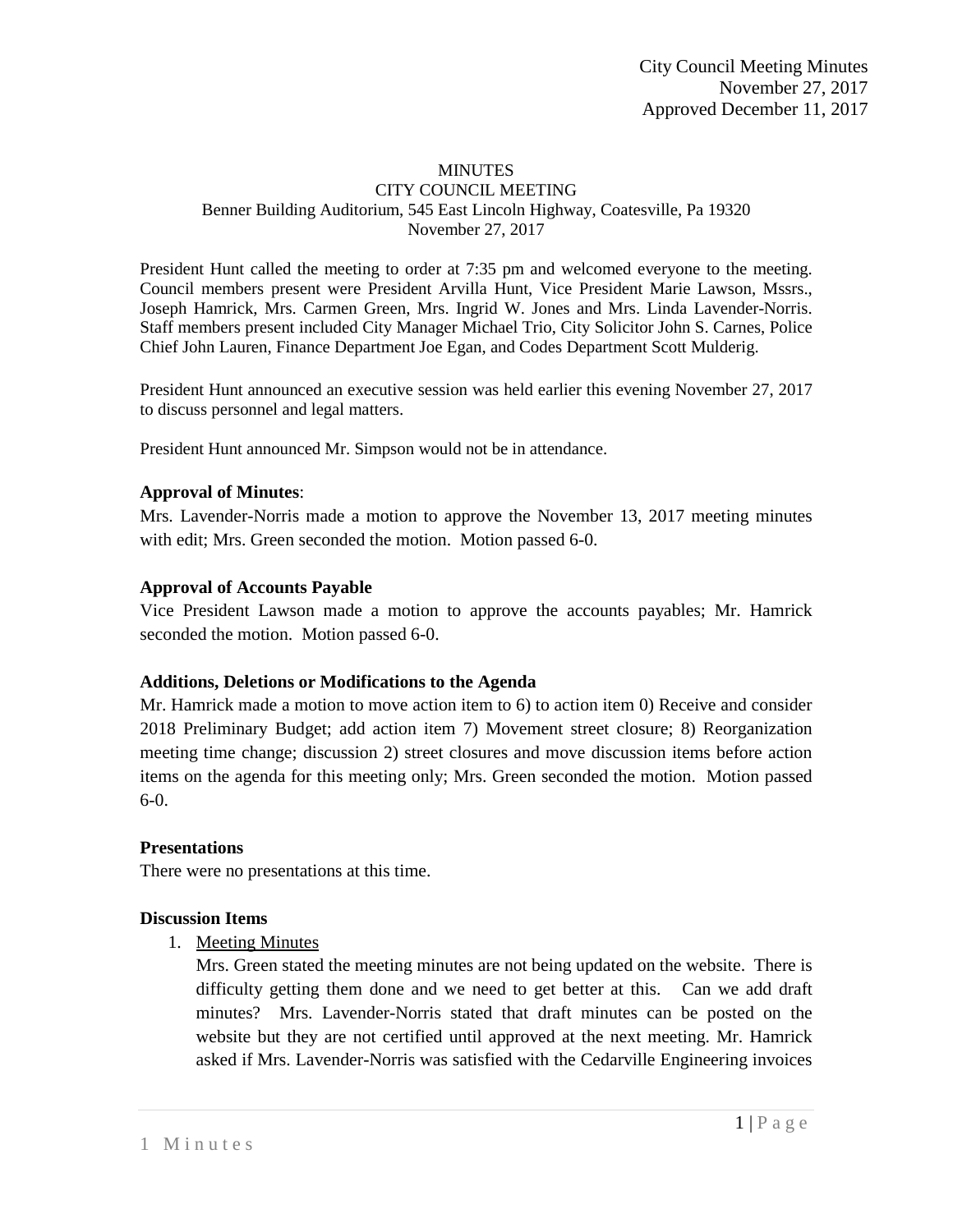included in the packet. Mrs. Lavender-Norris stated they were too vague. She asked for more detail on what was done not just were they did it. Mr. Trio explained that he has turned down paying bills until more information is provided. Mr. Hamrick asked if Mrs. Green received the information on scheduling and no overtime for the month of November from the Fire Department. Mr. Trio stated he would get the information for Mrs. Green and the only OT paid was holiday time in November. Mr. Hamrick asked the Chief if Mr. Perry was assisted with the parking issue. Chief Laufer explained the City has only received two calls in one year and enforcement action was taken.

### 2. Street Closures

Vice President Lawson stated the issue of street closures comes up annually. A solution is never completed. What is the cost to the City – application process, Police coverage, Public works putting gup barriers, etc.. Mrs. Green explained Public Works is not needed and no special policing for the event held by the movement in July. The Movement has been talking with other businesses to participate in the event. The movement is required to get permission from the City to apply for the street closure from PennDot. Council needs to support the event for the City. Mrs. Lavender-Norris explained it is out of City's control if PennDot approves, give them the opportunity to have PennDot say yes or ne. We have no authority.

President Hunt explained in the past the City has denied events requesting street closures such as CYWA and several churches. Vice President Lawson explained the Council agreed but never officially voted to not close streets for block parties, birthday parties, etc.. Mrs. Green explained the event by the movement is a benefit to fix the pools. Chief Laufer explained there will be fees for the event. Vice President Lawson asked what we do for the rest of the City when they request to close the street. We need to be consistent. Mrs. Lavender-Norris stated she would need to recluse herself from the vote as she is part of the movement. Mrs. Jones stated PennDot is in charge of Route 30. A one lock affair would be good at Gateway Park where more space is available. Council asked for an Ordinance with criteria intended for street closures for events in the future.

### **Citizens' Hearings –** *Regular Action Items Only* **(3 Minutes)**

#### Diane Brownfield

Ms. Brownfield complimented the beautiful job done at Gateway Park. She asked how the trash bill would be handled if you do not have a mortgage. Ms. Gattuso explained the bill will be included on your annual real estate bill.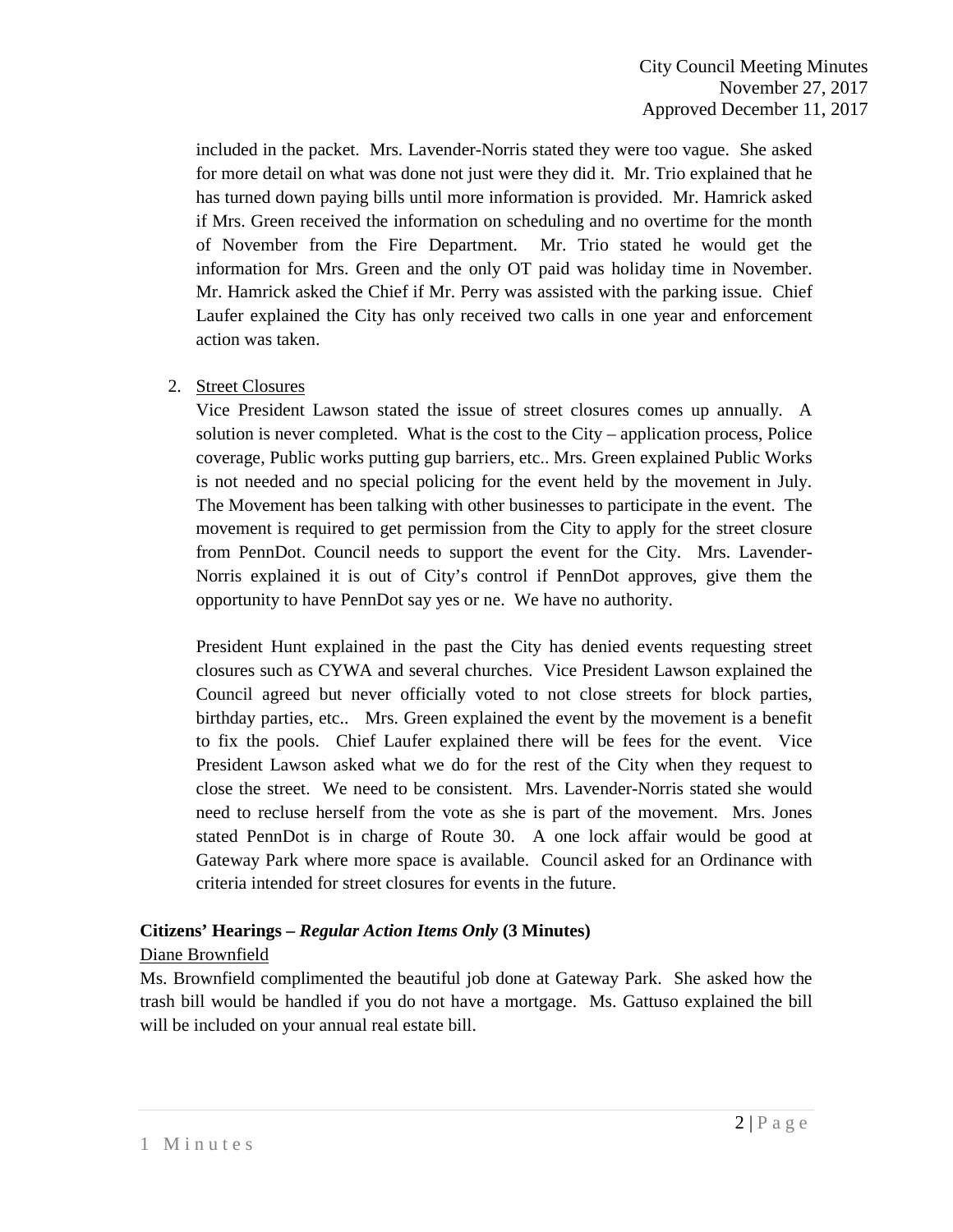Mrs. Lavender-Norris made a motion to close citizens' hearings on regular action items only; Mrs. Green seconded the motion. Motion passed 6-0.

### **Regular Action Items**

0. Receive and consider 2018 preliminary budget

Vice President Lawson made a motion to approve the 2018 Preliminary Budget; Mr. Hamrick seconded the motion. Motion passed 5-1. Mrs. Green was the dissenting vote.

- 1. Receive and consider second reading and adoption an Ordinance amending article V: collection, Chapter 190, Section 190-29 Fee collection schedule of the Coatesville City Code to establish that billing for solid waste is to be done with the real estate billing in the same bill and with payment made under the same general terms Mrs. Lavender-Norris made a motion to approve second reading and adoption an Ordinance amending article V: collection, Chapter 190, Section 190-29 Fee collection schedule of the Coatesville City Code to establish that billing for solid waste is to be done with the real estate billing in the same bill and with payment made under the same general terms; Vice President Lawson seconded the motion. Motion passed 6-  $\theta$ .
- 2. Receive and Consider second reading and adoption an Ordinance amending Article IV: General Revenue Tax, Chapter 203-28 of the Coatesville City Code to establish billing procedures for collection of real estate taxes Mrs. Lavender-Norris made a motion to approve second reading and adoption an Ordinance amending Article IV: General Revenue Tax, Chapter 203-28 of the Coatesville City Code to establish billing procedures for collection of real estate taxes; Vice President Lawson seconded the motion. Motion passed 6-0.
- 3. Receive and consider receipt of bids for HVAC work at City Hall received on November 17, 2017 Vice President Lawson made a motion receive bids for HVAC at City Hall received on November 17, 2017; Mr. Hamrick seconded the motion. Motion passed 6-0.
- 4. Receive and consider contract to Cooks Services, Inc. as the lowest bidder for Mechanical Construction in the lump sum of \$362,000 for HVAC on the City Hall Renovations subject to appropriate contract and performance and payment bond. Mrs. Lavender-Norris made a motion to approve the contract to Cooks Services, Inc. as the lowest bidder for Mechanical Construction in the lump sum of \$362,000 for HVAC on the City Hall Renovations subject to appropriate contract and performance and payment bond; Vice President Lawson seconded the motion. Motion passed 6-0.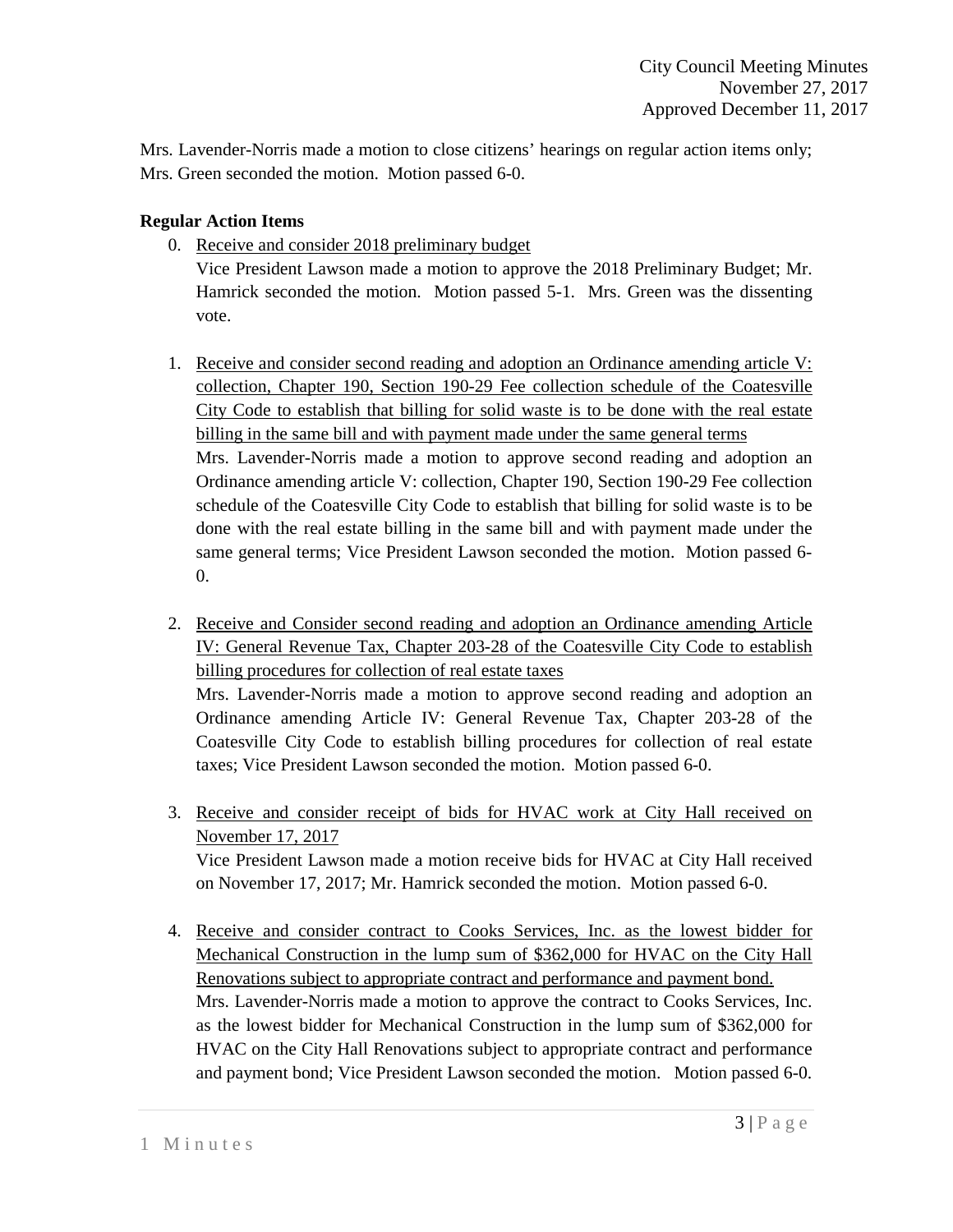### 5. Receive and consider COPS Grant

Vice President Lawson made a motion to approve the COPS Grant; Mrs. Lavender-Norris seconded the motion. Motion passed 6-0.

### 6. Receive and consider Movement Special Event

Mrs. Green made a motion to approve the street closure for the Movement Community Development Corp. on July 7, 2017 between  $2<sup>nd</sup>$  and  $3<sup>rd</sup>$  Avenue on Lincoln Highway; Vice President Lawson seconded the motion. Motion passed 5-0- 1. Mrs. Lavender-Norris abstained from the vote.

7. Receive and consider Reorganization meeting time change

Vice President Lawson made a motion to change the time of the reorganization meeting on January 2, 2017 from 3:00pm to 5:00 pm; Mrs. Lavender-Norris seconded the motion. Motion passed 5-1. Mrs. Jones was the dissenting vote.

## **Solicitors Report**

Mr. Carnes announced:

- The HVAC for the City Hall Renovations was rebid with a November  $17<sup>th</sup>$  bid opening.
- Saha Survey work has been completed.
- Advertised for 2<sup>nd</sup> Reading and Adoption Ordinance brought before Council this evening.
- Assisted with various miscellaneous matters involving litigation and enforcement and has assisted the City in its interpretation of codes, rules and regulations and various personnel matters.

### **City Manager's Report**

Mr. Trio announced:

- All contracts for the City Hall renovations have been approved by Council (HVAC) this evening), framing the inside of the building has begun
- Construction sign for City Hall Renovation was posted today
- Cedarville has filed the  $4<sup>th</sup>$  phase of the HOP plans for  $1<sup>st</sup>$  Avenue and Rt. 82.
- Prepared projects for approved Chester County HUD funding (\$370,000)
	- o Train Station extension of third Avenue Streetscape between Lincoln Highway and Harmony Street - \$300,000
	- o Old Train Station Enhancement  $2<sup>nd</sup>$  Century Alliance receives \$70,000of Coatesville allocation to install façade improvements and general street front improvements to Lumber Street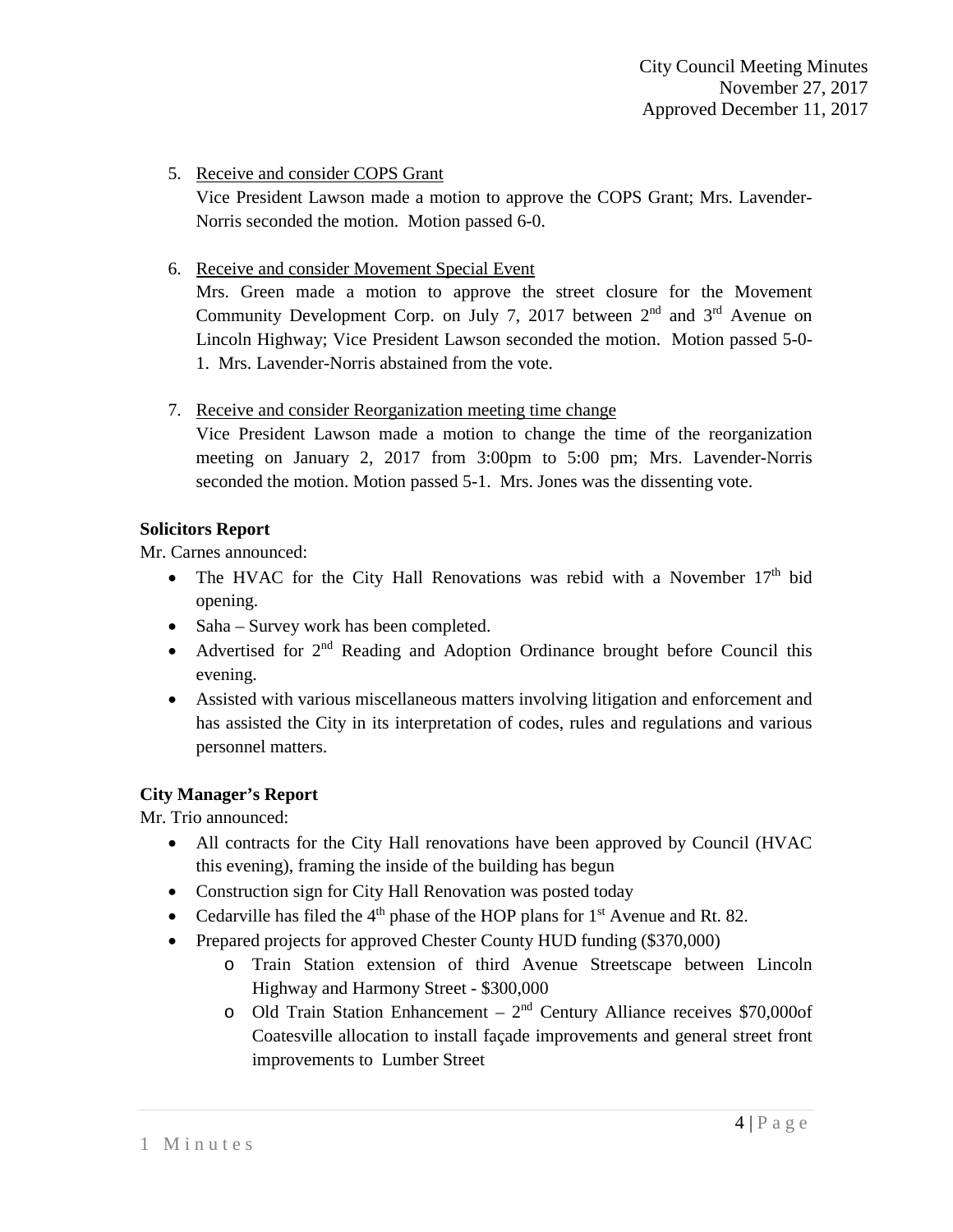# **Citizens' Hearings –** *Non-Agenda Items Only* **(3 Minutes)**

#### Deb Bookman

Mrs. Bookman asked for the new flyer to be added to the website. Last years is currently posted. She asked why her special events have not been on the agenda. The events are coming up. At the previous meeting, the Parks and Recreation Commission asked for \$600 for their events in December. Mr. Trio explained the check will be made out to James Bookman, Chairman and receipts should be forwarded to the finance department once funds have been expended.

Mrs. Lavender-Norris made a motion to close citizens' hearings on non-agenda items only; Vice President Lawson seconded the motion. Motion passed 6-0.

### **Special Events**

1. Rodrique Jones , Fireworks, Scott Field, New Year's Eve, December 31, 2017 from 7 pm to 7:30 pm

Mr. Mulderig explained that Mr. Jones met with Chief Alderman, he does not have a license to put off the fireworks at this time. Mrs. Green explained that Chief Alderman can provide Mr. Jones with a license. Chief Laufer explained that he needs to be licensed or can be arrested for carrying fireworks if not certified. Mrs. Green stated he can be certified for the City. He can be permitted as he is not charging for the fireworks. President Hunt asked the Chief to look into the licensing and State Law. Staff will reach out to Mr. Jones regarding what is required by State Law and City Code.

Mrs. Lavender-Norris made a motion to table until the next meeting; Vice President Lawson seconded the motion. Motion tabled 6-0.

#### **Council Comments**

Mr. Hamrick thanked everyone for attending the meeting. Great news about the COPS Grant helping us out to get another officer. He thanked the Chief for doing a great job.

Mrs. Green thanked everyone for coming out.

Mrs. Jones thanked everyone for attending the meeting and staying. She quoted "Adaptability is not imitation. It means power of resistance and assimilation." By Mahatma Gandhi.